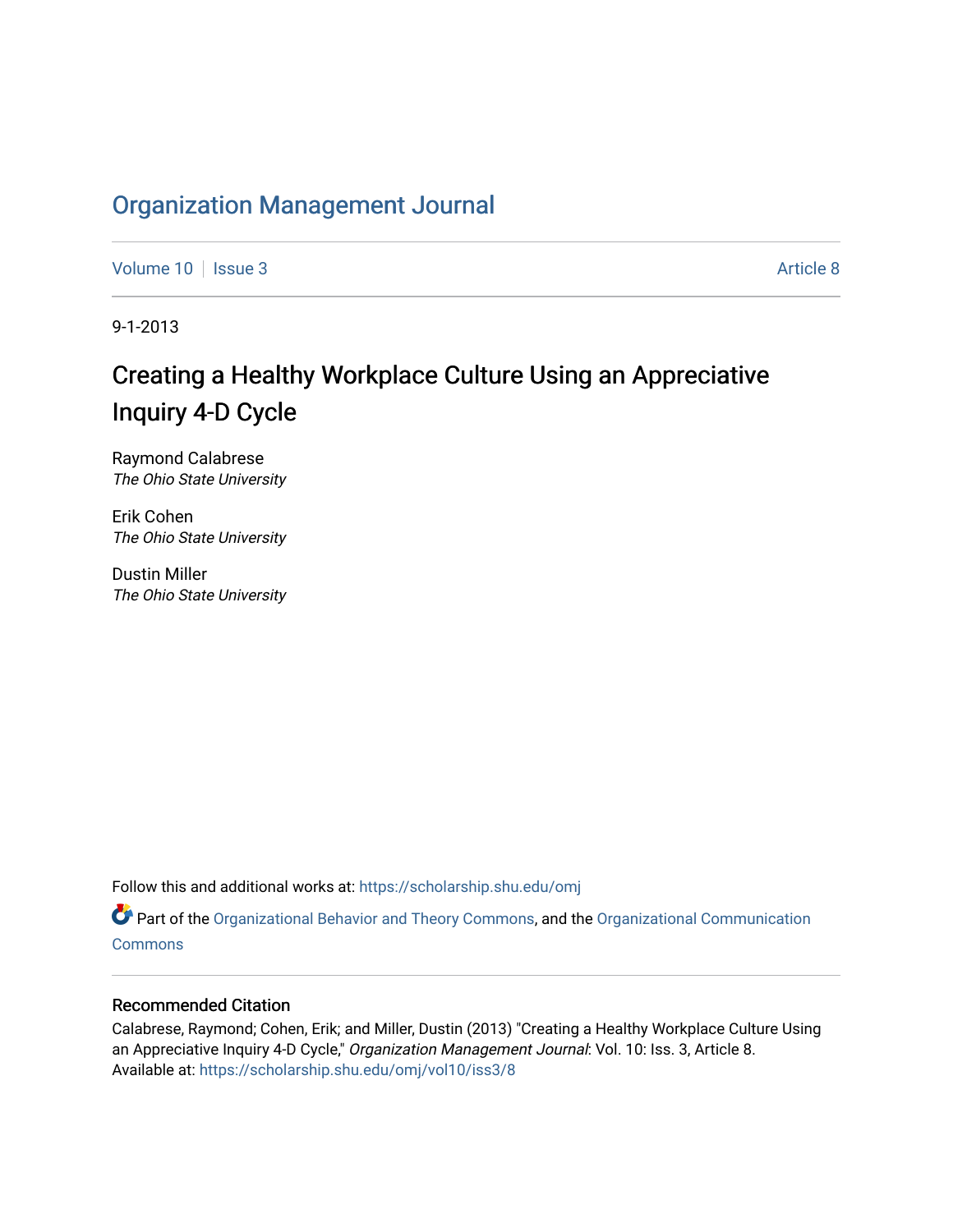

# **Creating a Healthy Workplace Culture Using an Appreciative Inquiry 4-D Cycle**

## **Raymond Calabrese,1 Erik Cohen,<sup>2</sup> and Dustin Miller<sup>3</sup>**

<sup>1</sup>*Department of Educational Studies, College of Education and Human Ecology, The Ohio State University, Columbus, Ohio, USA* <sup>2</sup>*Educational Administration, The Ohio State University, Columbus, Ohio, USA*

<sup>3</sup>*The Ohio State University, Columbus, Ohio, USA*

**This study describes the second year of an ongoing partnership between an urban drug court (UDC) and a research university with very high research activity. The purpose of the second year of our study was to engage an appreciative inquiry (AI) Learning Team in all stages of the AI 4-D Cycle to discover the positive core of their work history and work relationships to create a healthy UDC workplace culture. Nine purposively selected participants were engaged in all four stages of the AI 4-D Cycle. There were four findings. Participants (a) developed a strong sense of personal and collective empowerment; (b) created a compelling vision for healthy workplace culture; (c) created a blueprint to achieve their vision of a healthy workplace culture; and (d) generated important action steps to implement a healthy workplace culture. The application to practice of using an AI 4-D Cycle provides managers in both private and public organizations with strategies to create healthy workplace cultures.** *Organization Management Journal***, 10: 196–207, 2013. doi: 10.1080/15416518.2013.831706**

**Keywords** appreciative inquiry; AI Learning Team; organizational culture; partnerships; positive core

Organizations often display what can be thought of as "learning disabilities" that undermine performance and are extremely resistant to change (Argyris & Schon, 1996; Schein, 1996). Argyris (1999) identified such organizational learning disabilities as "Model I behaviors," representing governing values, actions, and organizational defensive routines. At the heart of an organization's learning disabilities is the failure of members to recognize the dysfunction associated with Model I behaviors. Issues raised for discussion often are squelched, in effect becoming "undiscussable." In fact, if the undiscussable nature of these issues itself is raised, that discussion is also squelched, resulting in discussion of undiscussables

also becoming undiscussable. Such Model I behaviors are commonplace in organizations, often leading to negatively reinforcing loops that spin at ever faster rates, and of which members are largely unaware (Forrester, 1971; Senge et al., 2000). Managers, especially new managers, need strategies that allow them to facilitate the breaking of negatively reinforcing loops, substituting positively reinforcing loops in their place.

One way for a manager to move others from Model I behavior is to create an alternative culture based on "Model II behavior"—grounded in having accurate information, using the accurate information to make wise decisions, and with vigorous monitoring of the actions stemming from decisions to identify mistakes and make corrections (Argyris, 1995). The challenge, according to Argyris (1999), is to help individuals learn a new set of skills and a new set of governing values.

It is our contention that appreciative inquiry (AI) is a counterintuitive process that facilitates the replacement of negative reinforcing loops with positive, optimistic loops, resulting in the identification of new values and associated positive actions. AI is an action-research methodology that fosters a collaborative and participative inquiry focused on the discovery of what works, leading to innovation and sustainable higher levels of organizational function and growth (Cooperrider, Whitney, & Stavros, 2008). In this article, we provide a case study of the counterintuitive process of AI and its application in a public-sector organization.

Model I behavior, characterized by defensive routines, is an apt description for a large urban drug court (UDC) where a new manager requested assistance to change the culture of the organization. The new UDC manager faced low levels of staff morale and nonexistent cooperation among members of the various agencies working with the UDC. The manager believed the low staff morale and lack of staff cooperation contributed to the poor record of success with UDC's clients in the court's mandated treatment programs. The manager painted a picture of an organization where its members refused to collaborate, viewed their clients as hopeless, felt overwhelmed, and viewed their

Address correspondence to Raymond Calabrese, Department of Educational Studies, College of Education and Human Ecology, The Ohio State University, 325B Ramseyer Hall, 29 W. Woodruff Ave., Columbus, OH 43210, USA. E-mail: calabrese.31@osu.edu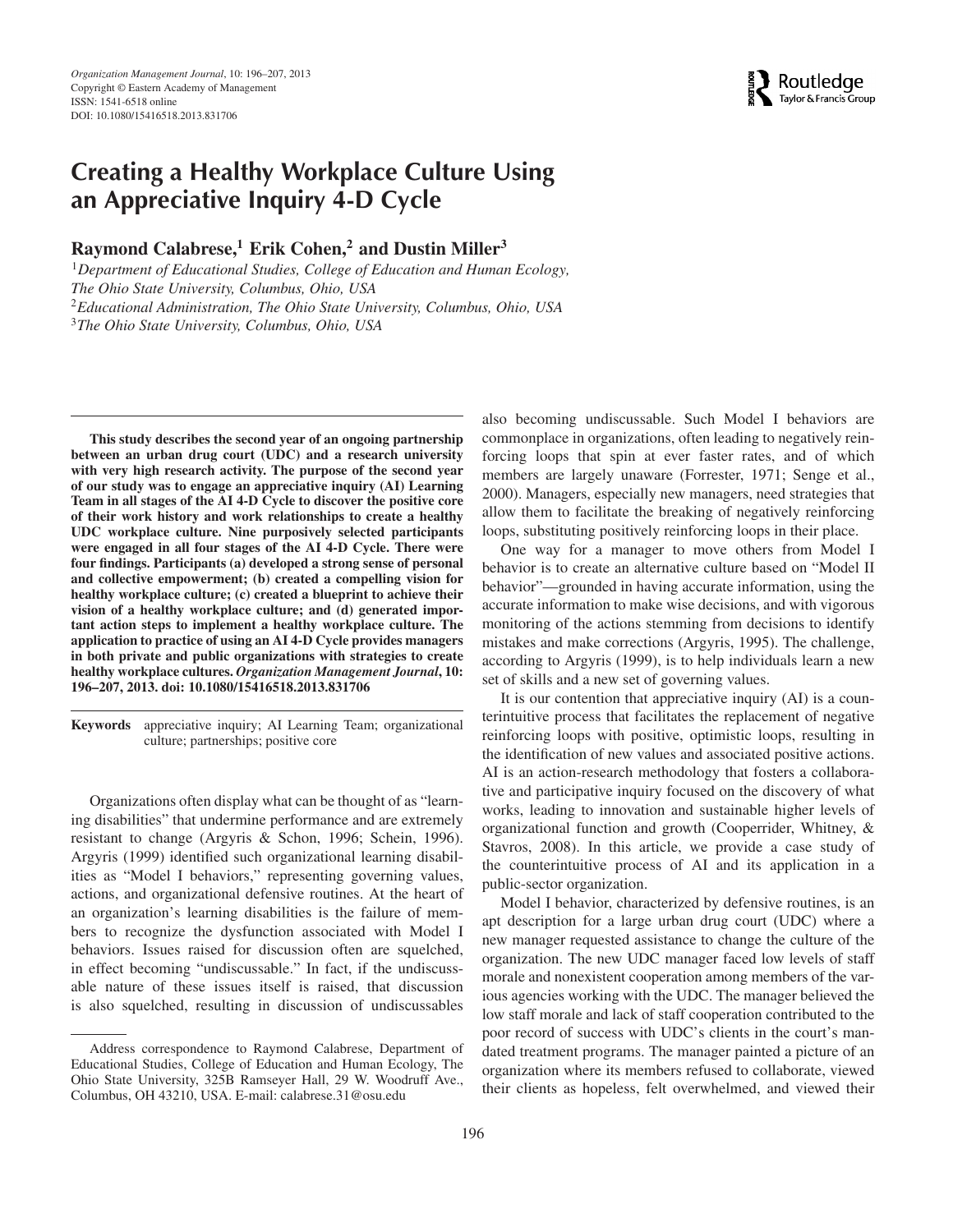work as "treading water" until "something better came along." More importantly, these perceptions and behaviors appeared to be part of the normal working conditions at the UDC. These types of perceptions, and the negative conversations they drove, seemed to continuously reinforce each other and eliminate the possibility of other, more constructive ways to address the challenges facing the UDC (Argyris, 2002; Stark, 2004). The new manager at the UDC described the symptoms of negative reinforcing loops she experienced in her first weeks on the job. The greater her effort to slow the negative loops, the greater was the resistance she felt. When we met with her, she asked, "How can I create a positive work environment when no one wants to work here?" The UDC manager's question essentially suggested Model I values and actions of UDC members and her desire to move toward a Model II based organization.

The manager's question and our belief in the appreciative inquiry process led to the creation of a partnership between UDC and a research-oriented university. The research team representing the university included a professor and two doctoral students. The partnership, completing its second year, sought to create a positive organizational climate through the application of AI to facilitate the movement from Model I behavior to Model II behavior. Since AI is based on the premise that an organization changes in the direction in which the organization's members make inquiries, we believed that UDC members' Model I behavior could be changed by the types of questions they were asking, thus guiding them to Model II behavior. In Model II behavior, we believed, UDC members would begin to discover and appreciate what is best and good in their organization and use these discoveries to build a new future for the UDC. See Figure 1 for a timeline of the 2-year partnership.

This article specifically focuses on the activity and outcomes during the second year of the partnership. We describe (a) the narrative of the AI 4-D Cycle; (b) the shift among UDC participants from deficit thinking to possibility thinking; and (c) the change in UDC's culture during the second year of the partnership. To enhance full understanding of our focal research, we first present our theoretical framework, followed by background information on UDC and its first year of activity with the university.



FIG. 1. Timeline for UDC 2-year participation in the appreciative inquiry 4-D Cycle. *Note*. The timeline represents UDC's two-year participation in the appreciative inquiry 4-D Cycle. Year 1: discovery stage and dream stage; year 2: discovery stage, dream stage, design stage, and destiny stage.

#### **THEORETICAL FRAMEWORK**

Appreciative inquiry is a form of action research and is commonly used by AI researchers as both a theoretical research perspective and methodology. It involves participation of the researcher and those with whom the researcher is working while seeking to improve important issues of practice by integrating theory and practice informed by reflection (Reason & McArdle, 2007). As AI researchers, we acted as both participants and observers. We reframed problems that participants brought to the AI process into opportunities or, in AI semantics, affirmative challenges to facilitate the cooperative and collaborative discovery of an organization's positive core (Cooperrider & Whitney, 2005; Weick & Quinn, 1999).

An organization's positive core is represented in the organization's gestalt of strengths and past successes: the wisdom, stories, achievements, high-point experiences, and unexplored capabilities within an organization (Cooperrider et al., 2008). Once participants, individually or collectively, discover the positive core, they develop newfound confidence and engage in generative conversations designed to renew their organization and create innovative plans for a sustainable future (Whitney  $\&$ Schau, 1998; Whitney & Trosten-Bloom, 2003).

Appreciative inquiry follows a long theoretical and research tradition related to change, optimism, organizational learning, positive psychology, and humanistic psychology advocating that an organization has the potential to become more than it is at any given moment (Argyris, 1999; Cooperrider & Srivastva, 1987; Lewin, 1951; Maslow, 1968). Initially, many large organizations, public and private, used AI to generate new, dynamic visions for their organizations. AI, as a change methodology, takes on multiple formats depending on the goals of the inquiry. These formats range from the AI Summit, where groups range from 30 to 30,000 people, to AI Learning Teams comprised of small groups of people with a common focus who engage in the AI 4-D Cycle. The Imagine Chicago AI project illustrates how neighborhoods and their schools might become more vibrant (Browne, 2004). The U.S. Navy, World Council of Churches, BBC, World Vision, and Nepal all applied the AI methodology to foster large-scale collaborative action (Calabrese, Zepeda, et al., 2007; Cooperrider et al., 2008). Although its genesis was as a large-group collaborative change process, it has grown in popularity and is emerging as a theoretical research perspective.

Appreciative inquiry continues to expand as a research theoretical perspective as well as a change methodology in public organizational settings such as K–12 school settings, as well as in higher education (Bloom & Archer-Martin, 2002; Calabrese, Zepeda, et al., 2007; Hall, 2008). In traditional educational venues, AI has emerged as a growing research methodology. It has been used in low-performing, urban high schools (Calabrese, 2006; Ihejirika, 2000); with classroom teachers (Adamson, Samuels, & Wiloughby, 2002; Calabrese, San Martin, Glascow, & Friesen, 2008; Doveston, 2007); in youth engagement in community-based projects (Morsillo & Fisher, 2007); in improving the preparation of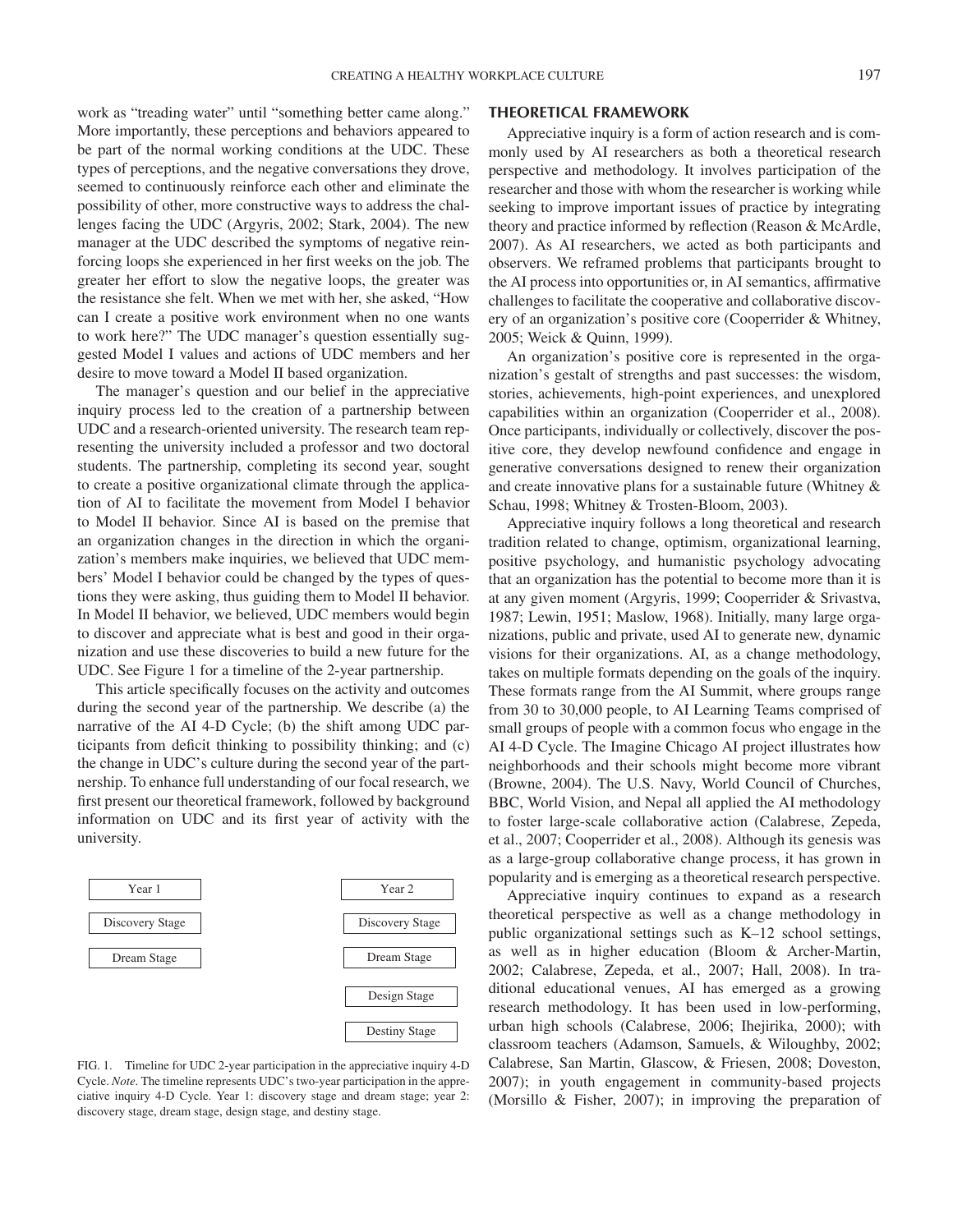school administrators through global collaboration (Calabrese, Roberts, et al., 2008); in advising and coaching at-risk students (San Martin & Calabrese, 2011; Truschel, 2007); in evaluating the strengths of a unique special education program, the Circle of Friends (Calabrese, Patterson, et al., 2008); in evaluating student achievement based on the No Child Left Behind Accountability Act (Freitas, 2006); and in improving student retention in a university setting (Hall, 2008).

Appreciative inquiry empirical research, seeking to understand, describe, or examine the work of drug courts or work associated with drug courts, was framed through theoretical research perspectives to shape our research questions. We found AI applied as a theoretical research perspective to describe female drug offenders' positive perceptions of their drug court experiences (Fischer, Geiger, & Hughes, 2007; Roberts & Wolfer, 2011). It was also used to identify ways drug courts can improve community support (Hiller et al., 2010) and improve services to clients (Maar et al., 2009). We did not discover empirical research describing AI action research *interventions* in drug court settings.

We built on this emerging field by contributing our experience of facilitating all four stages of an AI 4-D Cycle with the UDC. The AI 4-D Cycle (see Figures 2–6, shown later) is designed to facilitate broad-based, democratic dialogue leading to new knowledge, innovative designs, and a positive vision of an imagined future that motivates participants to act "as if" the future were in the present (Bushe & Kassam, 2005). AI is comprised of four distinct stages: Discovery, Dream, Design, and Destiny. Much like a pyramid, each stage supports the subsequent stages. For the purposes of this study, we used the AI Learning Team form of engagement—a small group of people with a common focus who engage in the AI 4-D Cycle (Ludema, Whitney, Mohr, & Griffin, 2003).

AI through the AI 4-D Cycle promotes high levels of participation. These high levels of participation contribute to a deeper sense of community among participants.

A community is a group of people who are socially interdependent, who participate together in discussion and decision-making, and who share certain practices that both define the community and are nurtured by it. Such a community is not quickly formed. It almost always has a history and so is also a community of memory, defined in part by its past and its memory of the past. (Bellah, Madsen, Sullivan, Swidler, & Tipton, 1985, p. 333)

From the onset, we believed UDC's participation in the AI 4-D Cycle had the potential for creating new working relationships, building a strong sense of bridging social capital, and generating excitement among participants of what was possible for them to accomplish in their work at the UDC.

#### **BACKGROUND OF THE URBAN COMMUNITY DRUG COURT**

The UDC is a publicly funded organization considered the last-chance alternative for court-referred, long-term substance

abusers. The UDC is an amalgamation of cooperating social and government agencies coordinated by its manager and supervised by a court magistrate. The UDC manager and court magistrate have limited oversight over interagency personnel and rely on goodwill. These agencies represent government prosecutors, public defenders, social workers, and counselors. Participants represented professionals drawn from these agencies, as well as the UDC manager and court magistrate.

The UDC uses multiple educational, social, and psychological strategies through counseling, education, and courtmandated attendance in self-help programs such as Alcoholics Anonymous to work with clients to learn to become functioning members of society who lead productive and sober lives. The following narrative presents the theoretical framework, methodology, and findings from the data we collected during the four stages of the AI 4-D Cycle.

#### **Background to Year 2**

In the first year of our partnership, the UDC's new manager sought to ameliorate the effects of the high-stress environment associated with the UDC and improve staff morale and staff cooperation. The participants were government prosecutors, public defenders, social workers, and counselors. The participants are loosely associated with the UDC. For example, the government prosecutors from the district attorney's office and the social workers from the county social work office are assigned, as part of their roles, to the UDC.

To address the UDC manager's concerns, we facilitated the Discovery Stage and Dream Stage of the AI 4-D Cycle with the goal to raise UDC participants' morale by creating a positive environment and providing opportunities to collectively imagine a positive future vision as a way to improve collaboration. At the onset, participants viewed themselves as overwhelmed, victims of external forces over which they held no power or influence. The following participants' quotes from the first year of the partnership provide a glimpse of their initial views of work and the people they served:

- "It's all about money—we don't have enough to do what we need to do!"
- "We just don't have the resources to be successful."
- "Treatment only works if someone is open to the treatment. I get frustrated with relapse rates."
- "How can they put drugs before their kids? Try wrapping your head around why someone would make these choices."

Participants' language indicated they believed they were the victims of bureaucratic indifference. They also suggested their clients were unwilling to end substance dependence. They spoke of feeling stuck, unable to change jobs, and being miserable in their work. They were frustrated with lack of internal or external cooperation and lack of support from the UDC administration.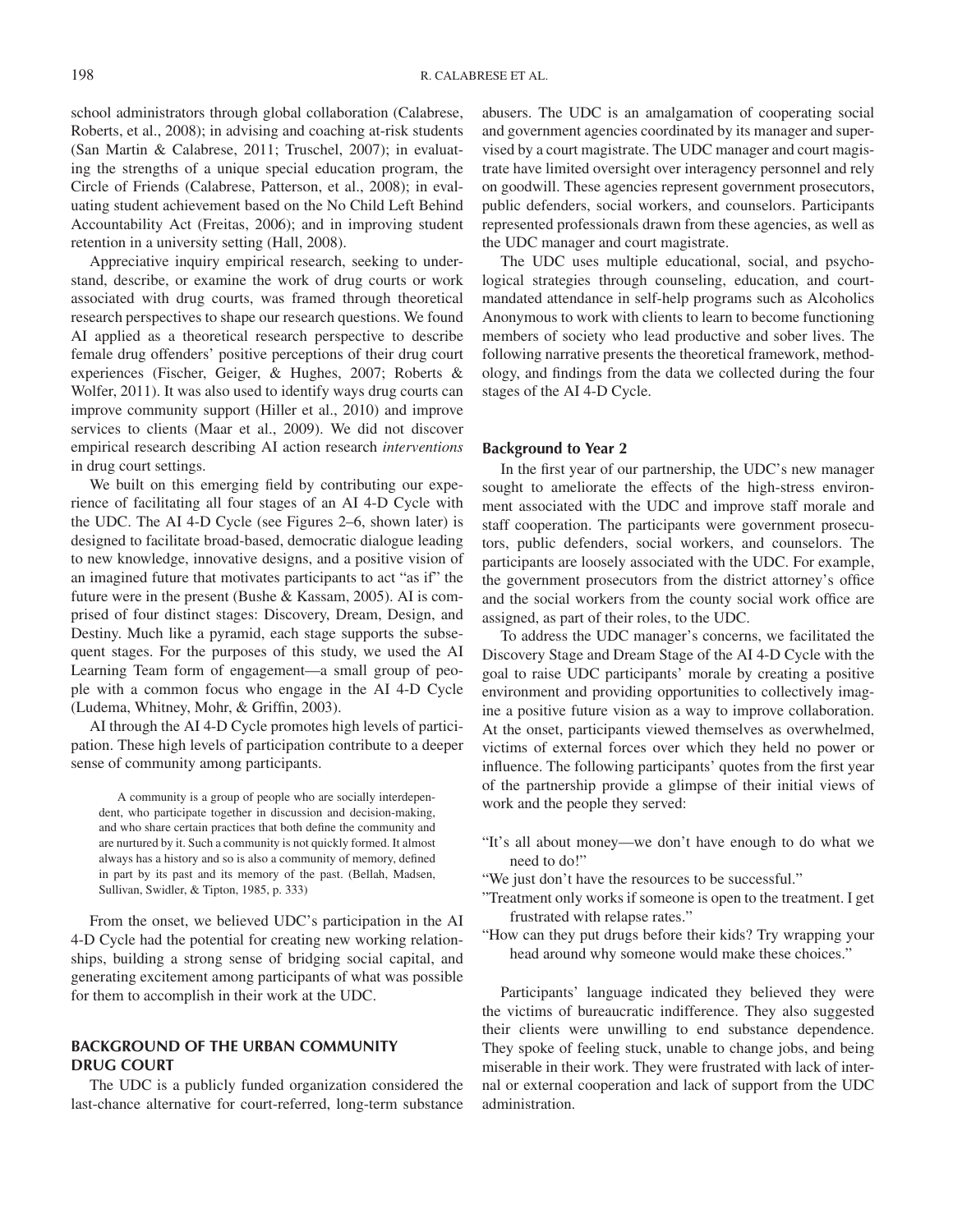At the completion of the first year of AI collaborative activities, participants indicated the positive effects of our work with the UDC. They felt optimistic and had a renewed sense of hope. Their participation in the first two stages of the AI 4- D Cycle facilitated their discovery of previous successful work experiences.

The new UDC manager and participants believed they were moving in a positive direction. As one participant concluded, "It's my commitment to make a difference in the lives of my clients. I have the ability to form relationships with them. My closest associates believe I'm sincere, hardworking. I never give up." After our first year of AI collaborative activities, the UDC invited us to extend the partnership for a second year.

#### **Year 2 Study**

The purpose of year 2 of our partnership was to engage UDC participants, an AI Learning Team, in all stages of the AI 4-D Cycle to discover the positive core of their work history and work relationships to create a healthy UDC workplace culture. From the onset, this purpose was the underlying premise of the partnership. Culture has several definitions. For the purposes of this study, we chose to use the definition proposed by Schein (1997): "A culture is a set of basic tacit assumptions about how the world is and ought to be that is shared by a set of people and determines their perceptions, thoughts, feelings, and to some degree their overt behavior." Applying this definition of culture to the study aligns with the social constructionist epistemology that underlies AI.

#### **RESEARCH QUESTIONS**

The study took place on the university's main campus in a private and secure location. Our study addressed the following research questions:

- 1. How does a participant's positive core experience in the UDC workplace contribute to the development of an empowering vision for the future?
- 2. How does participating in a full AI 4-D Cycle contribute to a cultural shift within the UDC in creating a healthy UDC workplace culture?

Participants were engaged in the four stages of the AI 4-D Cycle (see Figure 2): Discovery, Dream, Design, and Destiny.

1. The Discovery Stage (see Figure 3) engaged participants in participatory AI activities. They shared high-point UDC experiences by brainstorming strengths and values in combination with storytelling, and identified the UDC's actual narrative as well as a desired narrative by focusing on positive experiences, optimistic possibilities, and a desired future.



FIG. 3. The Discovery Stage.

- 2. The Dream Stage (see Figure 4) engaged participants in the collaborative and generative development of an imagined and desired future based on the foundational work in identifying a shared positive core generated in the Discovery Stage.
- 3. The Design Stage (see Figure 5) engaged participants in the development of a blueprint for creating a healthy workplace culture.
- 4. The Destiny Stage (see Figure 6) engaged participants in the creation of a structure to implement an action plan. Participants made personal commitments to implement the plan within 24 hours of the final day of the study, as well as establish an ad hoc steering committee to sustain future momentum.

The AI 4-D Cycle was conducted over four consecutive Fridays from 9 a.m. until 3:00 p.m. We facilitated a different stage of the AI 4-D Cycle during each of the four Fridays. AI methods commonly reflect traditional qualitative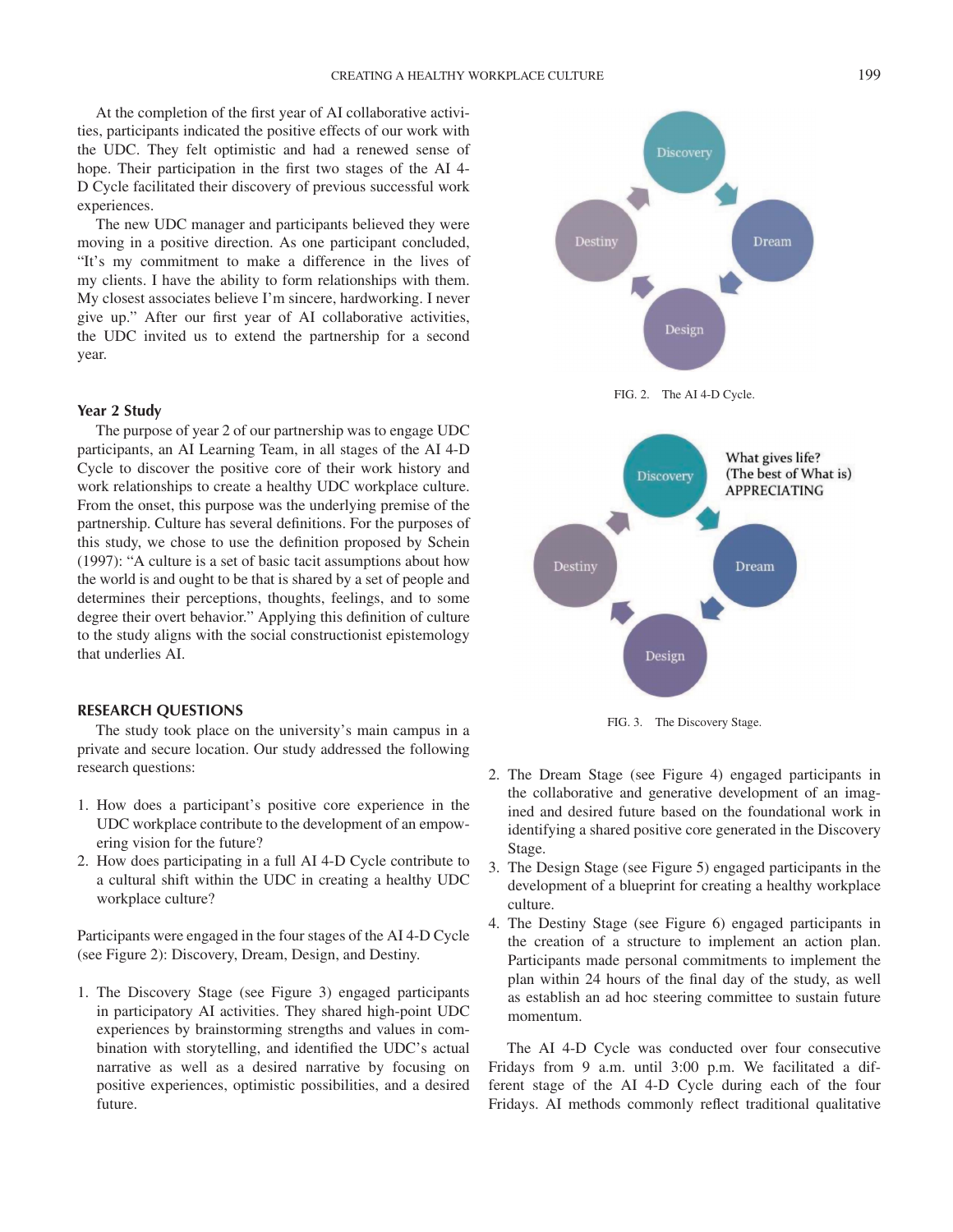

FIG. 6. The Destiny Stage.

research methods. The AI methods associated with the AI 4- D Cycle were paired semistructured interviews, whole-group discussions (a type of focus group), and small-group work resulting in participant-generated documents.

Throughout this institutional review board (IRB)-approved study, we used AI protocols, maintained a deep and rich set of field notes that became an important data source, and continuously member-checked the data with participants. AI protocols include storytelling that guides participants to appreciative action. The protocols we used are those commonly associated with the AI 4-D Cycle and readily available on the Appreciative Inquiry Commons (http://appreciativeinquiry.case.edu). In the Discovery Stage, for example, the following protocol sought to identify participant high-point experiences at the UDC:

Think of a high-point experience with the UDC when you felt excited, engaged, and alive.

- What made it a great experience?
- When and where did it occur?
- Who was there?
- What was happening?
- What was the outcome of the experience?

We documented the progressive change among the UDC learning team each week in the form of a digital story we created from our data that included photos, video, field notes, and participant-generated documents. The digital story served as a form of member checking for participant feedback.

#### **DATA SOURCES**

The UDC manager purposively selected nine participants from a pool of 70 service providers associated with the UDC. A purposive sample is a nonrepresentative subset of a larger population. Its composition serves a specific purpose, such as working with (a) mid-level and (b) technologically skilled managers with three or more years of experience (Giacomini & Cook, 2000). In this example, the researcher recruited participants from the pool of mid-level managers who met the two criteria: technologically skilled, with three or more years of experience.

In our study, purposive sampling required three specific criteria: (a) at least one representative from each of the major service provider groups, (b) ongoing involvement with the UDC, and (c) a commitment to fully participate in all stages of the AI 4-D Cycle. The nine participants were considered core members of the UDC and included the UDC magistrate, the UDC manager, two prosecutors, one public defender, two social workers, and two counselors.

Data were collected from numerous participant-generated documents developed throughout all stages of the AI 4-D Cycle. These data were in the form of newsprint documents, videos, field notes, individual participant and group-generated documents, and digital recordings (audio, pictures, and video). The multiple sources of data allowed us to triangulate the data to test the consistency of our findings. Triangulation is a qualitative process testing the consistency of findings harvested through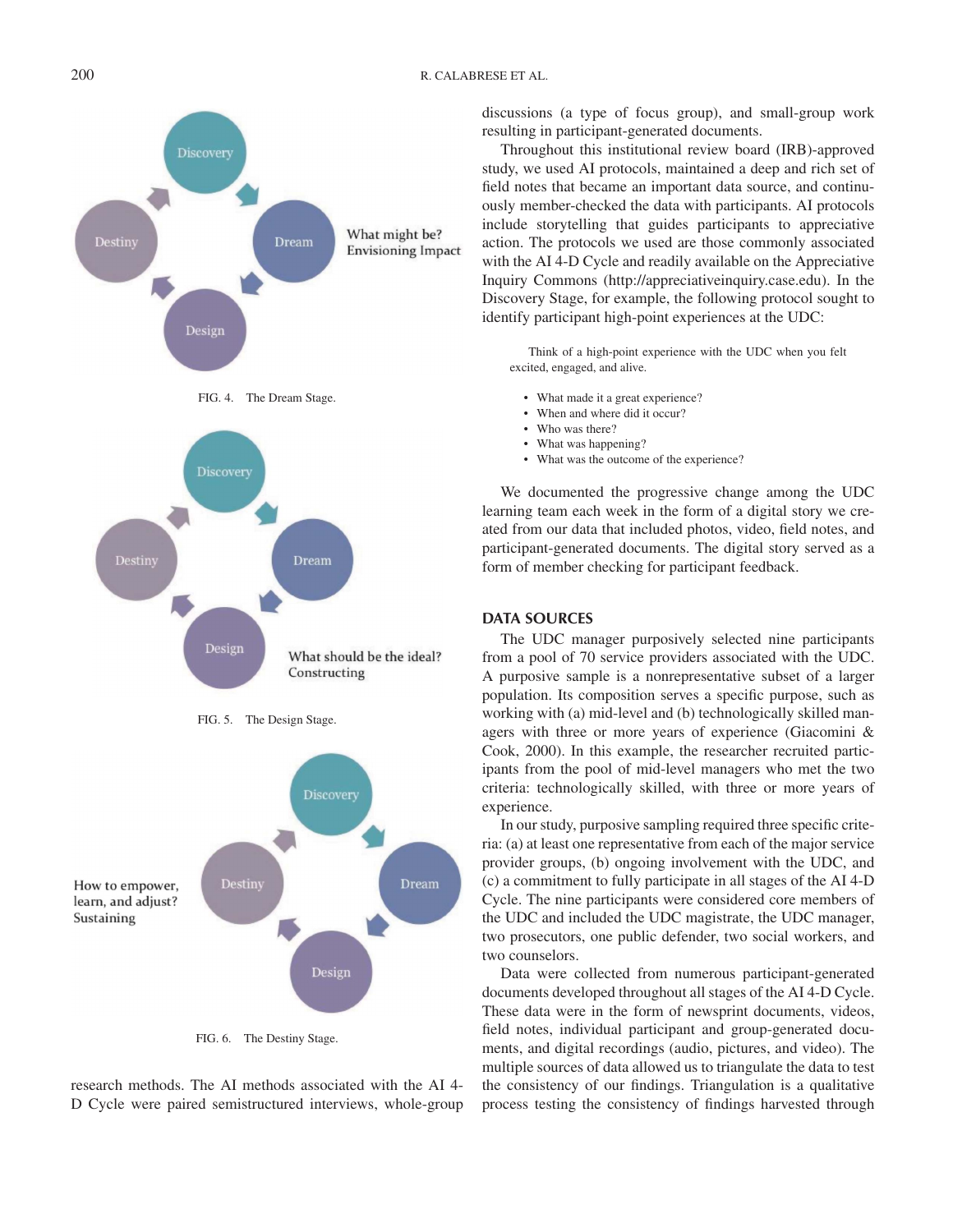different methods and sources of data, including field notes, artifacts, and transcripts (Trochim, 2006).

Data were analyzed using several software programs: Atlas.ti is qualitative analysis software package that facilitates open and axial coding (Calabrese, Hummel, & San Martin, 2007; Kerlin, 2002). We also used Tropes, a semantic classification, keyword extraction, linguistic and qualitative analysis program. Both software programs serve as a quotation retrieval process based on codes, memos, and other forms of organization. The themes generated from this process were aggregated to generate our findings.

We performed the data analysis as a systematic search for meaning. We organized our data and used software tools to look for patterns, themes, and relationships so we could make sense of what occurred (Cupples, 2010).

#### **FINDINGS**

#### **The AI 4-D Cycle**

We present the findings in the form of the narrative of UDC participant involvement in each of the four stages of the AI 4-D Cycle. The findings follow the operating AI assumption that inquiry and change occur simultaneously (Cooperrider & Whitney, 2005). Throughout each of the four stages, inquiry and change occurred simultaneously, leading to new beliefs, attitudes, and confidence.

#### **Day 1—Discovery Stage: 9:00 a.m.–3:00 p.m**

We engaged participants in a prescribed set of AI datagenerating activities focusing on positive aspects of the UDC. We opened the day by welcoming participants with researcher and participant introductions and provided a brief explanation of AI and the 4-D Cycle process and protocols; then we began the Discovery Stage. We asked participants to remember a time when they felt they were successful in their work at the UDC. We asked participants to interview each other to identify a personal high-point experience in the UDC workplace. Then we asked the participant interviewer to share the story of the participant they interviewed. This served two purposes: (a) It required listening on the part of the interviewer, and (b) it provided a context where the participants being interviewed felt their experience was validated.

Participants began to identify strengths discovered in their shared stories. We summarized their strengths on large newsprint so participants could easily read the individual strengths. After all participants shared their strengths, the whole group reached agreement on collective strengths that corresponded with their high-point experiences at the UDC. We continued to use the newsprint to list the collective strengths. Table 1 reflects the whole group's collective strengths. Through the shared stories, members rediscovered personal and collective strengths.

TABLE 1 UDC collective strengths

We are capable of delivering what we promise. We work as a team. We don't give up! We believe our caseworkers model behavior. We help each other when needed. We trust each other. We find common agreement. We always listen to each other and our clients.

Participants identified a set of commonly shared values embedded in their strengths. Their values reflected selflessness, acceptance, caring, compassion, and giving. One participant stated, "At the end of the day we all come to a consensus on how to handle a particular case. This involves teamwork. We have a pretty good base." Above all, participants, as a collective group, felt they manifested values of honesty, integrity, and authenticity. As the UDC manager stated, "We are a family and care about each other."

We concluded the Discovery Stage by reinforcing participant AI comments and conversations as a way of shaping a positive workplace culture related to their involvement in the Discovery Stage. We also used this time to review all recorded data from the day's activities and member-checked with participants to verify the accuracy of the data. The discovery process built the foundation for Day 2, the Dream Stage.

#### **The Weeks Between Stages of the AI 4-D Cycle**

During the weeks between stages 1, 2, 3, and 4 of the AI 4-D Cycle, we reviewed field notes, participant-generated documents, and digital recordings. Our review was important on multiple levels. It allowed us to (a) modify forthcoming protocols based on the participants' progress; (b) member check among ourselves to determine the validity of our field notes, observations, and personal conclusions; and (c) extract "participant wisdom" from the rich source of data generated during the previous week by participants. Moreover, once we completed our review of the stage, and reviewed our field notes, we created a digital story of the stage by highlighting the participants' progress.

The digital story told the participants' narratives and metaphors through a short 5-minute multimedia movie that combined participant photographs taken throughout the stage with added music and text. The digital story captured the participants' high-point experiences and achievements. We also included data representing participant, small-group, and wholegroup contributions. In addition to the digital story, we compiled a PowerPoint presentation where we linked a participant's picture with "participant wisdom" from the rich source of data generated during the previous week.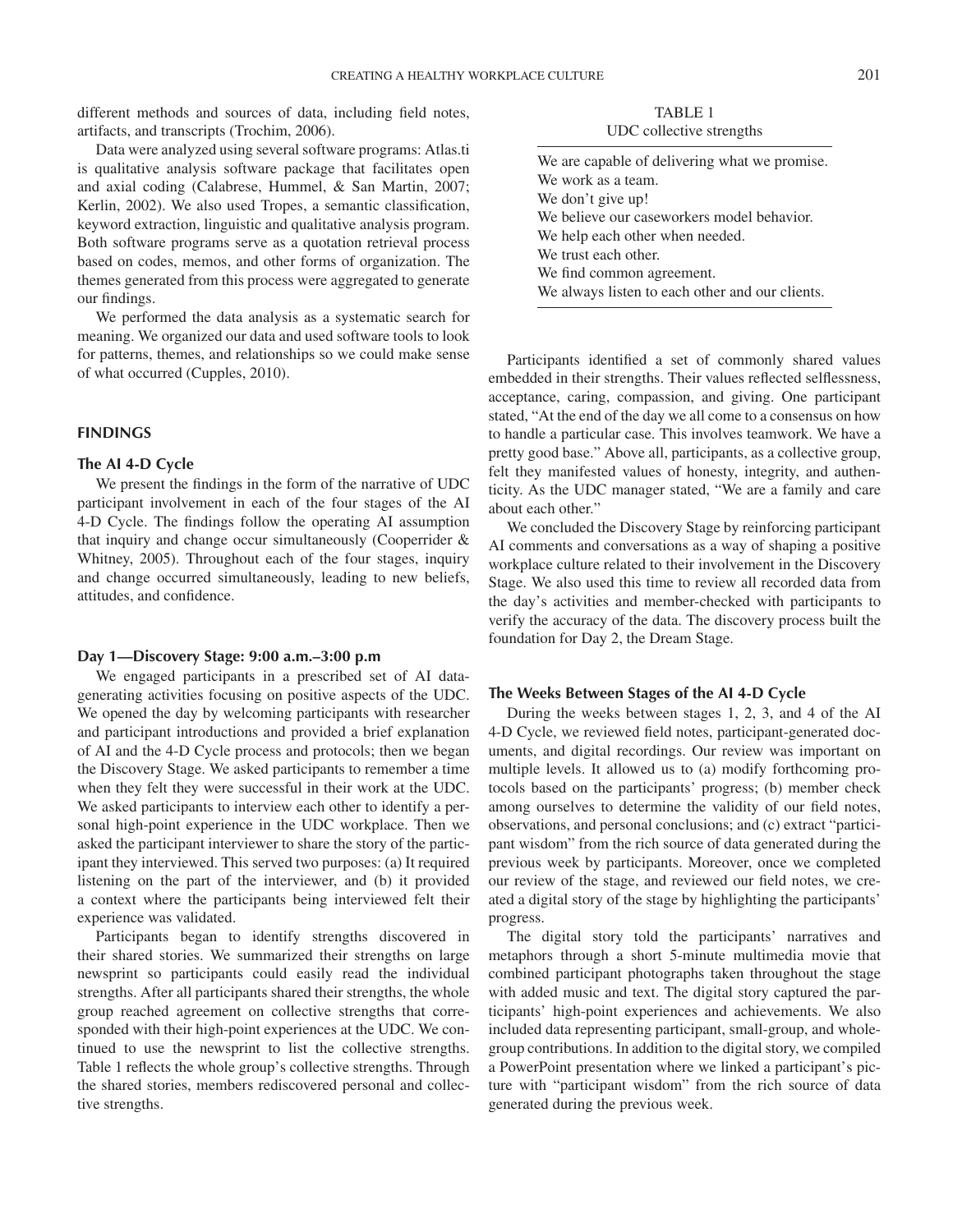#### **Day 2—Dream Stage: 9:00 a.m.–3:00 p.m**

We welcomed participants and provided appreciative feedback from the Discovery Stage. We then presented the digital story that captured the previous week's high-point experiences and the PowerPoint presentation of their wisdom quotes and data representing each participant's contribution to the Discovery Stage.

The participants' nonverbal communication during the two presentations reinforced our belief that a deep personal and collective change was occurring with each step of the AI 4-D Cycle. The participants were learning forward, nodding affirmatively, and smiling. They appeared eager to participate in Day 2 activities and discussions.

We viewed the use of the digital story and wisdom quotes as complementary to the traditional AI 4-D Cycle protocols. The digital story and wisdom quotes opened the participants' memory banks from the previous week, reinforcing their capacity to create a positive organizational climate.

We applied similar methods in our previous AI fieldwork. This study contributed to our previous AI fieldwork demonstrating the efficacy of these methods to increase participant selfconfidence, build group cohesion, and create group confidence to move toward a positive vision of participants' collective future.

These complementary methods provided a fertile environment for the application of Dream Stage protocols. One participant stated, "It doesn't matter what happened yesterday, today is a new day. I think that what I'm best at *...* leaving things; *...* it's a new day, so what's going on today." Another participant recalled speaking to his wife about the Discovery session: "I told my wife that I loved to get to know everybody better *...* That started my week off great."

Once the digital story was viewed, member-checked, and discussed, we initiated the Dream Stage. The Dream Stage is comprised of a prescribed set of data-generating AI activities that ask participants to dream—without limitations or restrictions—to create a powerful image of what they believed the UDC could become at its best. We agreed with MacCormack (in Denning, 2009):

All firms have good ideas floating around inside them, and in the broader ecosystem in which they operate. The good firms are the ones who seek to collect those ideas, organize them, synthesize them, and make decisions based upon them.

We discovered from our previous AI fieldwork that asking and answering positive questions assists participants in creating a powerful image of what they believed their organization could become when at its best without limitations. During the Dream Stage, participants addressed two questions:

- 1. What would we look like if we could dramatically change how we work together?
- 2. How can we become open to new, real possibilities?

When participants began to dream, they set aside perceptions of how they currently worked and began to consider how they would like their work to be in a desired future.

They began by identifying an imagined and desired future; they formed their images of how they could work in the form of metaphors. We divided the participants into three groups. We then asked each group to use the large newsprint paper we provided to draw their metaphor. Each group created a metaphor in the form of a drawing representing what they believed to be possible for the UDC. We asked each group to present their metaphor to the whole group and to share how the metaphor represents their image of a desired future for the UDC.

The metaphors spoke of hope, collaboration, and growth. We displayed each group's newsprint as a visual for the whole group. Figures 7, 8, and 9 show each group's metaphor. Group 1



FIG. 7. Butterfly metaphor.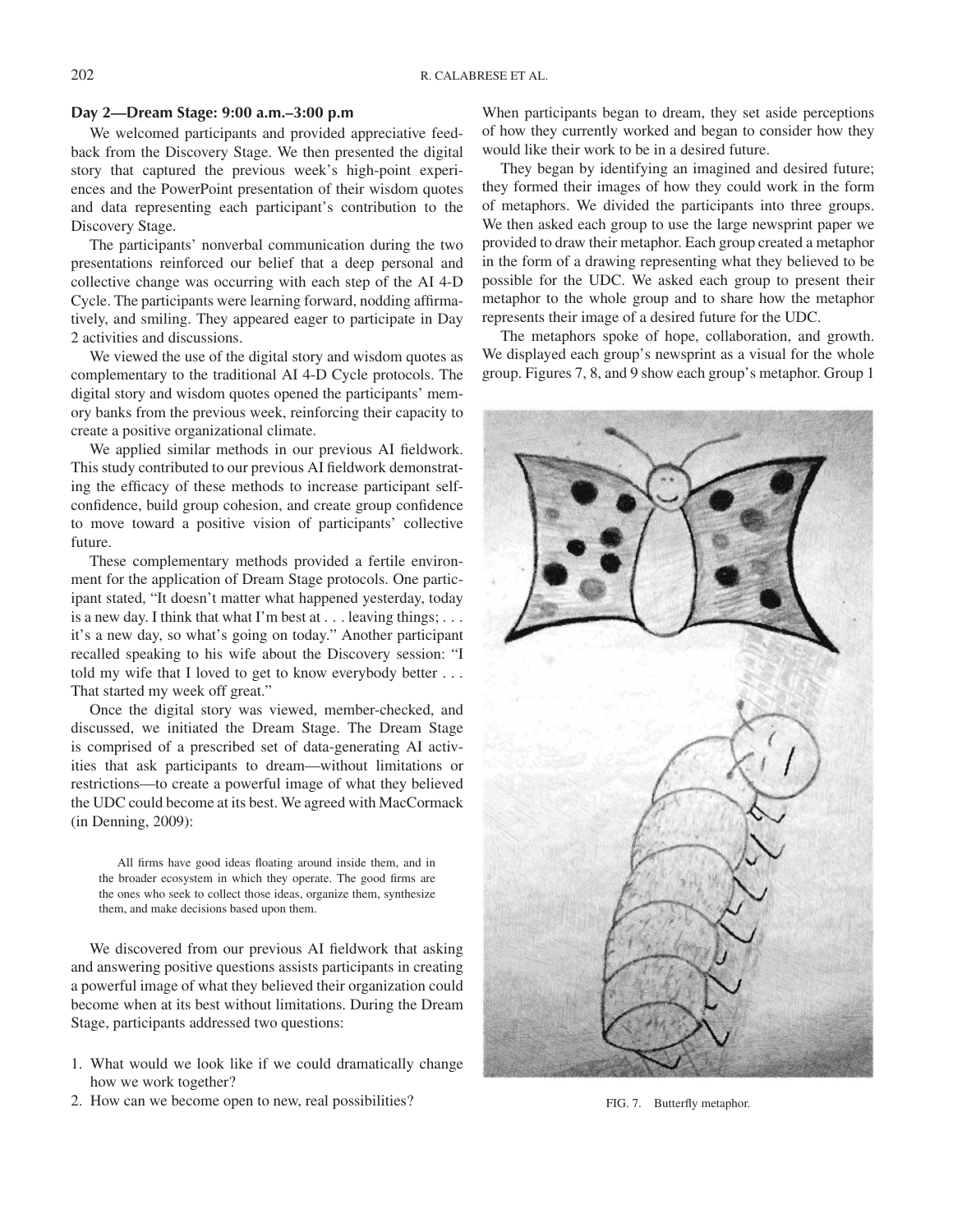

FIG. 8. Growing and nurturing plants metaphor.

(Figure 7) used the image of a butterfly's metamorphosis where their client was a caterpillar and turned into a beautiful butterfly. Group 2 (Figure 8) used images of plants being watered and growing into beautiful flowers indicating their clients' growth at the UDC. Group 3 (Figure 9) used a metaphor of a suspension bridge symbolizing the UDC's mission as a bridge between "what is" and "what is possible."

These metaphors captured the dreams of the UDC participants. When they reported their metaphors, we heard their confident belief in creating a different and more powerful reality from what they were experiencing. The UDC manager said, "We save lives." A formerly reticent participant stated, "I was skeptical. I no longer am." And another participant added, "This is a calling. You put your heart and soul into it." With their newfound confidence, we began referring to them as *Mission Possible*. Participants nodded and smiled in agreement with their new title.

We concluded the Dream Stage by continuing to reinforce participant AI comments and conversations as a way of shaping

a positive workplace culture related to their involvement in the Dream Stage, especially their metaphors. Our experience taught us that these symbolic images would add to the generative conversation participants would have with each other in the week between the Dream Stage and the Design Stage. Their metaphors became a starting point for creating a concrete blueprint in the Design Stage, the third stage of the AI 4-D Cycle.

#### **Day 3—Design Stage: 9:00 a.m.–3:00 p.m**

We began the Design Stage by presenting the digital story that captured the previous week's high-point experiences and the PowerPoint presentation of their wisdom quotes and data representing each participant's contribution to the Dream Stage. We started the Design Stage activities at a macro level by sharing visual images of great human achievements, the building of the Hoover Dam, the landing on the moon, and the maintenance of an international space station. We showed visual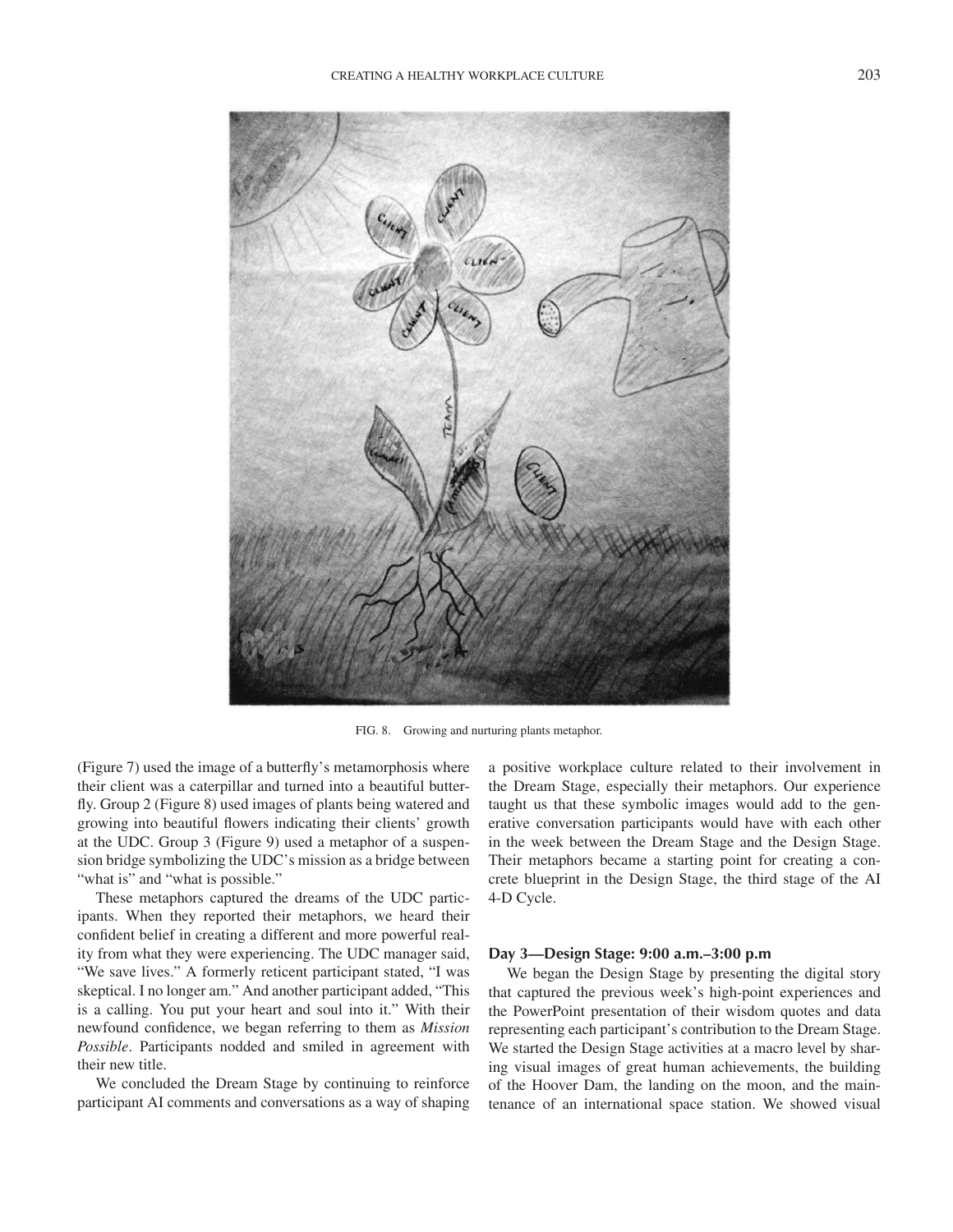

FIG. 9. Smile and suspension bridge.

images of people who were still dreaming of the *impossible and improbable.* The visual images included people fighting cancer, HIV, and Parkinson's disease and people committed to social justice causes. We said, "*Why Not You!"*

The AI activities for the Design Stage focused on (a) the essential work of the UDC; (b) how participants see their work happening under the best of conditions; and (c) the creation of the *provocative proposition* that served as the blueprint for the Destiny Stage.

Participants defined their essential work as client centered. As a group, they agreed everything they do has one central purpose, assisting clients in their struggle with addiction so the clients become accountable and responsible people, and contributing members to society. Their essential work included advocacy, accountability, relationship building, client guidance, creating conditions for positive change, and making sure clients take advantage of every possible service.

Once participants identified their essential work, they were prepared to construct their *provocative proposition.* AI uses the term *provocative proposition* as a design statement. We explained that a provocative proposition links the best of "what is now" with the best of "what might be in the future." The provocative proposition has five properties: (a) It must be innovative and revolutionary; (b) it is grounded in what you do well and is technologically feasible to be put in place today; (c) it is desired and if fully actualized the group would want it; (d) it is affirmative and bold; and (e) it is stated in the present tense (Ludema et al., 2003). In effect, the *provocative proposition* is a mission statement aligning the future and present. It is at once a compelling vision of a desired future, yet written in the present tense, creating a change in how participants think, act, and speak about their work. We then ask participants to create their provocative proposition. We wanted participants to begin to use the language of the present moment so they would

identify new behaviors and actions that made the provocative proposition a reality.

The UDC participants constructed the following provocative proposition:

We are a team of professionals and collaborating agencies. We hold clients and partnering agencies accountable for their actions and behavior. We demand a climate of honesty, trust, and respect. We build empowering relationships that create positive change and provide guidance. We inspire people to change their lives. We advocate for our clients. We achieve permanence for children's lives.

The UDC magistrate was excited with the possibilities provided by the provocative proposition. She said, "We'd be living the dream! It takes everything we value and brings it together as one."

#### **Day 4—Destiny: 9:00 a.m.–3:00 p.m**

We began the Destiny Stage by presenting the digital story that captured the previous week's high-point experiences and the PowerPoint presentation of their wisdom quotes and data representing each participant's contribution to the Design Stage. The Destiny Stage is the culmination of the AI 4-D Cycle process, where the shared vision becomes reality. We sought to anchor the final day's work in the successes of the previous three weeks. Our perspective of the AI 4-D Cycle, especially when it is conducted over a 4-week or longer period, is that dramatic changes in perspectives and beliefs occur. We witnessed the evolution in participant collaboration, respect, and growth of social capital.

We encouraged participants to identify and share their experience and opinions of the previous 3 weeks of AI 4-D Cycle process. One participant stated, "This has made us a stronger team and sensitive to others' feelings about what needs to be changed." This sentiment was echoed by another participant: "We can do whatever it takes, the glass is half full, not half empty, and there are no boundaries."

Another participant took a deep breath, smiled at her colleagues and said, "I didn't realize at what level everyone was committed. Part of it was me not having the right perspective." These comments reflect the overwhelming sentiment among participants. They were brimming with confidence, respect for each other, and a belief that together they could transform the UDC.

It was time to take their energy and confidence and translate it into action. In our experience from previous AI fieldwork, we learned that sustaining the cumulative work of the past 3 weeks required participants to construct the scaffolding for implementing, monitoring, and sustaining future progress.

We also knew from our past experience in facilitating the AI 4-D Cycle that when participants (a) agree to a monitoring and accountability structure that meets on a regular basis and (b) make a public commitment to take an action step directed toward implementing the provocative proposition, a positive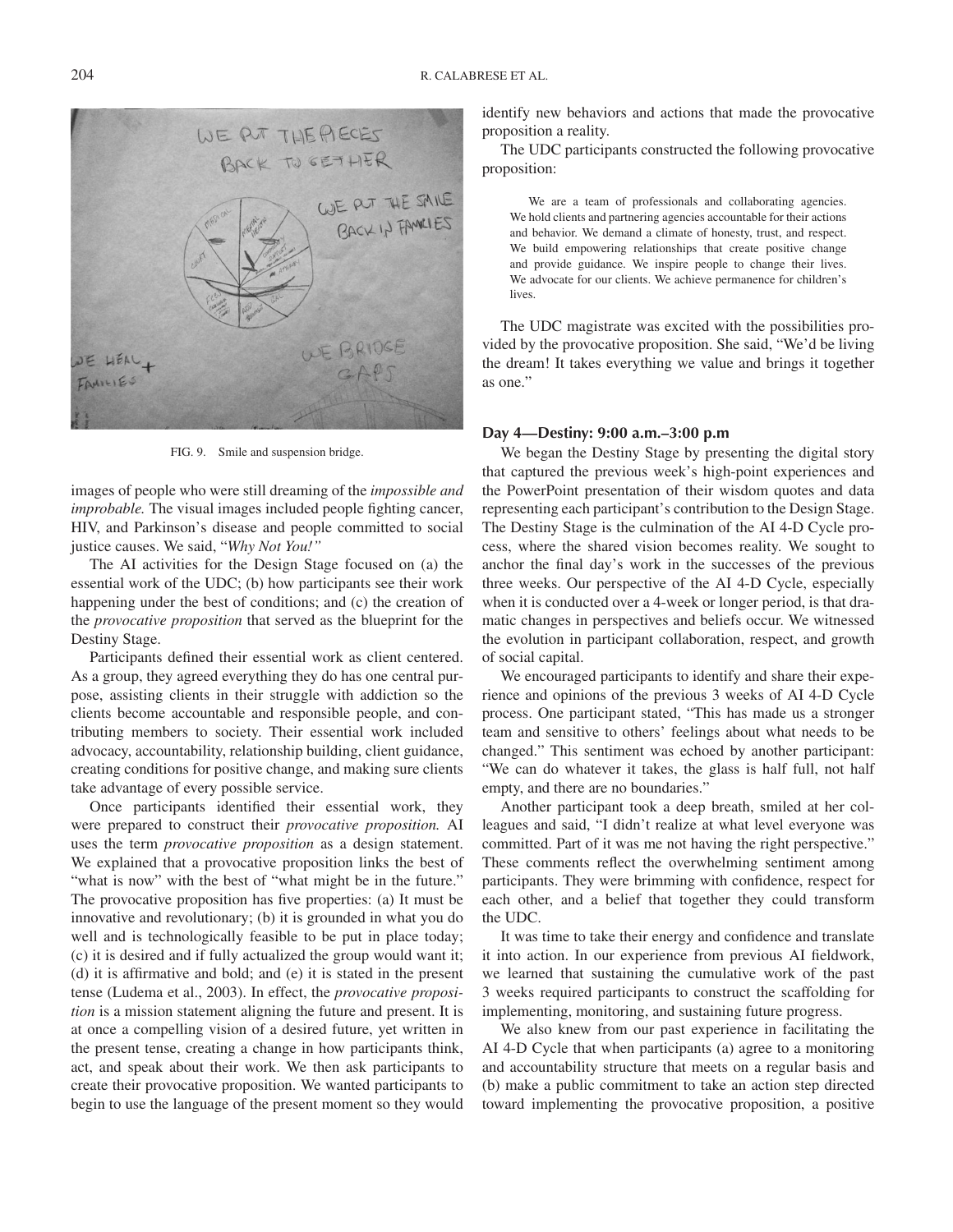momentum shift takes place. We applied a technique we successfully used in previous research. We asked participants to publicly commit to a single action they would take within 24 hours to further the UDC's provocative proposition.

Asking participants to make a public commitment is a risk. As facilitators, we sat in silence watching the participants stare at the table, doodle, and fidget. Making a public commitment translates the "feeling good" nature of the AI process into immediate and sustained action. We waited for nearly 2 minutes before anyone spoke. Out of the sustained period of silence, one participant looked up and said in a strong voice, "I will e-mail judges and administrators who can help us [with our plans]." Another participant followed, "I will call the university school of dentistry to get free services for our clients." And, then another stated, "I will make UDC clients my priority." One by one, each participant made a public commitment to action. Each of their commitments reflected a change in priorities. The change in priorities was an important attitudinal shift among UDC participants.

We felt the UDC participants' work in the AI 4-D Cycle resulted in three important outcomes:

- 1. Participants created a compelling vision for a sustainable, healthy UDC workplace culture.
- 2. Participants created a provocative proposition that described a collaborative and healthy UDC workplace culture.
- 3. Participants generated action steps to implement a healthy UDC workplace culture.

#### **DISCUSSION**

The purpose of Year 2 of our study was to engage an AI Learning Team in all stages of the AI 4-D Cycle to discover the positive core of their work history and work relationships to create a healthy UDC workplace culture. UDC participants discovered a positive core of hidden strengths, values, and history of success (discovery) to create a powerful vision (dream) for the UDC, blueprint (design) for action, and a series of action steps (destiny) to bring their vision to reality. Participants recognized the critical nature of their work to make a difference in the lives of substance abusers. Our work with the UDC empowered participants to capitalize on their calling to become transformative change agents, changing the UDC's culture and providing a powerful vision for generative growth into the future.

We witnessed progressive change in participants throughout the AI 4-D Cycle. These changes were recorded in our data collection throughout the four days. They were reflected in the evolving positive language and nonverbal communication used by participants, and an embracing of a personal and collective empowerment they took to their roles. Their shift in attitude was experienced in the new way they viewed their roles and working relationships with each other. They no longer saw their work as something they felt compelled to do; they saw it as a calling. Moreover, participants moved beyond their sense of calling to take action toward putting their new felt empowerment into motion.

Participants identified commonly shared values: patience, acceptance, honesty, caring, authenticity, generosity, and integrity. They described how they would collaborate, act as caring professionals, and increase the levels of respect for each other and their clients—all of which they never discussed before their participation in the AI 4-D Cycle process. Underlying this conversation was a mutual sense of trust and spirit of perseverance.

On Day 4 of the AI 4-D Cycle, participants exhibited a passion to take their work and the work of the UDC to the next level. Their passion was evidenced in their public commitment to action within 24 hours. They left the AI 4-D Cycle process believing they had created a healthy workplace culture.

These nine participants were the core members of the UDC. Seven of the nine came to the UDC representing external agencies. Only the UDC manager and magistrate were full-time members of the UDC. As Schein (1995) suggests, the use of small groups as parallel systems creates the psychological safety to try new concepts and ideas allowing the concepts and ideas time to take root and spread. This was the case with the UDC. Consequently, the individuals' participation in the AI 4-D Cycle and commitment to action germinated the seeds for a healthy workplace culture, causing it to spread throughout the UDC. The decision to collaboratively work toward a new and empowered future came through the gradual attitudinal shift that occurred during the four stages of the AI 4-D Cycle.

#### **Six Months After the Conclusion of the AI 4-D Cycle**

Six months after Day 4 of the AI 4-D Cycle, the UDC manager provided anecdotal evidence of the sustainability of our AI work by identifying initiatives generated by the UDC's involvement in the AI 4-D Cycle through conversations and e-mail:

- 1. Positive changes in staff attitudes.
- 2. The UDC team members rediscovered a sense of calling for their work.
- 3. The UDC staff meets regularly and stays accountable to each other for furthering the provocative proposition.
- 4. The UDC staff stays focused on goals.
- 5. The creation of a UDC advisory board.
- 6. The UDC doubled the number of graduates from its drug and alcohol treatment program, reuniting a greater number of families who were separated due to substance abuse.

The evidence provided by the UDC manager was anecdotal and not part of the initially designed study. Although there was anecdotal evidence that the UDC benefited from participation in the AI 4-D Cycle at the 6-month interval, the initial study design was limited because it did not include the formal collection of poststudy data. Future AI researchers may want to consider research designs that include data collection at several intervals after the conclusion of the AI 4-D Cycle.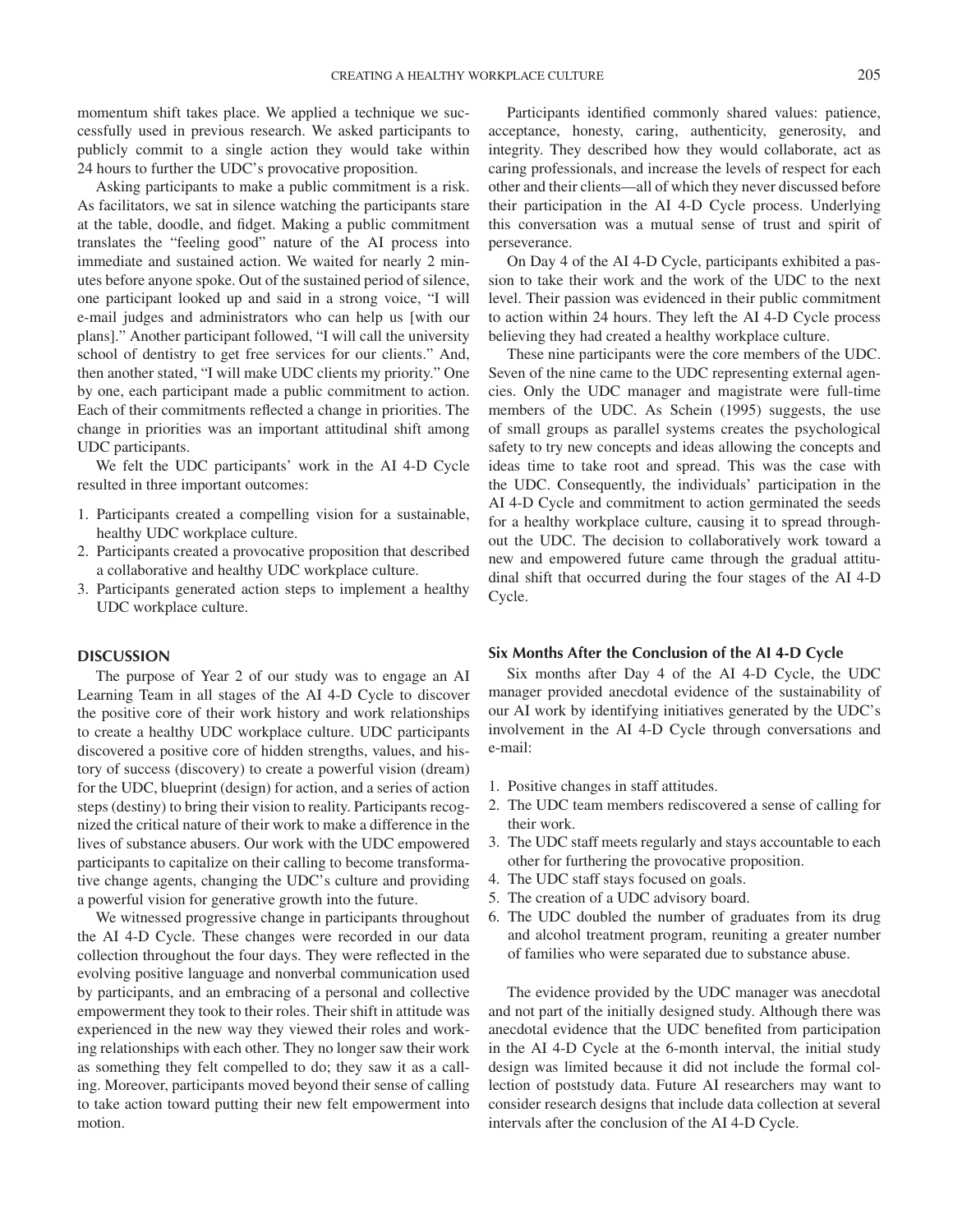#### **Application to Practice**

Our study provides specific applications of AI to practice when using the AI 4-D Cycle. One practical insight we gained was the importance of positive, reinforcing feedback we gave to participants at the start of the Dream, Design, and Destiny stages. Our practice of positive reinforcement at the start of each new session is not typically part of the AI 4-D Cycle as practiced by many AI practitioners. This practice advances how participant perceptions can stay focused on the positive aspects of their ongoing contributions in AI 4-D Cycle settings. We used this strategy in two ways: One, we created a digital story from the digital data, participant-generated documents, and our field notes. We played it for the participants at the beginning of the Dream, Design, and Destiny stages. The digital story emphasized individual and group contributions, as well as group progress. Two, we identified textual data from our field notes that we could attribute directly to individual participants. We took snippets of text we called "wisdom" and placed it into PowerPoint presentations. Each slide contained a snippet of wisdom and the participant's picture. We discovered that this simple action of sharing participant contributions instilled greater confidence and desire to become more deeply involved in the process as we progressed through the AI 4-D Cycle.

Managers can apply an AI 4-D Cycle to shift members from Model I behaviors to Model II behaviors, leading to changes in member attitude similar to those we witnessed with the UDC. The shift symbolizes a willingness to broaden inclusion; in the case of the AI 4-D Cycle, it generates a deep and broad sense of mutual respect generated by the discovery of personal and collective strengths early in the process through the Discovery Stage.

The AI process's unique design provides managers with a means of generating among members high levels of trust and respect that contribute to more meaningful cooperation. Trust is an important factor in the sustainability of collaborative groups (Johnston, Hicks, Ning, & Auer, 2011). The importance of building trust may be a requisite for the creation of sustainable teams (De Jong & Elfring, 2010). The building of trust in teams supports a generative sense of social capital among members (Lounsbury & Glynn, 2001). As social capital grows, reciprocity among members grows in direct proportion to the growing levels of social capital (Sanders & Lowney, 2006). AI and social capital interact simultaneously in the high-trust environment created by the AI 4-D Cycle process. In our work with the UDC, we witnessed the enormous potential for managers to establish a culture of trust and collaboration based on respect.

#### **REFERENCES**

- Adamson, J., Samuels, N., & Wiloughby, G. (2002). Changing the way we change at Heathside School. *Managing Schools Today*, *11*(6), 24–27.
- Argyris, C. (1995). Action science and organizational learning. *Journal of Managerial Psychology*, *10*(6), 20–26.
- Argyris, C. (1999). *On organizational learning* (2nd ed.). Malden, MA: Blackwell.
- Argyris, C. (2002). Double-loop learning, teaching, and research. *Academy of Management Learning & Education*, *1*(2), 206–218. doi:10.5465*/*amle.2002.8509400
- Argyris, C., & Schon, D. (1996). *Organizational learning II: Theory, method, and practice*. Reading, MA: Addison-Wesley.
- Bellah, R., Madsen, R., Sullivan, W., Swidler, A., & Tipton, S. (1985). *Habits of the heart: Individualism and commitment in American life*. New York, NY: Harper & Row.
- Bloom, J., & Archer-Martin, N. (2002). *Incorporating appreciative inquiry into academic advising*. Retrieved from http://www.psu.edu/dus/mentor/ 020829jb.htm
- Browne, B. (2004). Imagine Chicago: A methodology for cultivating community. *Journal of Community & Applied Social Psychology*, *14*, 394–405.
- Bushe, G., & Kassam, A. (2005). When is appreciative inquiry transformational? A meta-case analysis. *Journal of Applied Behavioral Science*, *41*(2), 161–181.
- Calabrese, R. (2006). Building social capital through the use of an appreciative inquiry theoretical perspective in a school and university partnership. *International Journal of Educational Management*, *20*(6), 173–182
- Calabrese, R., Hummel, C., & San Martin, T. (2007). Learning to appreciate at-risk students: Challenging the beliefs and attitudes of teachers and administrators. *International Journal of Educational Management*, *21*(4), 275–291.
- Calabrese, R., Patterson, J., Liu, F., Goodvin, S., Hummel, C., & Nance, E. (2008). An appreciative inquiry into the Circle of Friends Program: The benefits of social inclusion of students with disabilities. *International Journal of Whole Schooling*, *4*(2), 20–46.
- Calabrese, R., Roberts, B., McLeod, S., Niles, R., Christopherson, Singh, P., & Berry, M. (2008). Emerging technologies in global communication: Using appreciative inquiry to improve the preparation of school administrators. *Internaltional Journal of Educational Management*, *22*(7), 696–709.
- Calabrese, R., San Martin, T., Glascow, J., & Friesen, S. (2008). The power of an appreciative inquiry 4-D cycle in a non-AYP middleschool: Positive direction for eighth-grade teachers. *Journal of Research for Educational Leaders 4*(2), 17–42.
- Calabrese, R., Zepeda, S., Peters, A., Hummel, C., Kruskamp, W., San Martin, T., & Wynne, S. (2007). An appreciative inquiry into educational administration doctoral programs: Stories from doctoral students at three universities. *Journal of Research on Leadership Education*, *2*(3).
- Cooperrider, D., & Srivastva, S. (1987). Appreciative inquiry in organizational life. In W. A. Pasmore & R. Woodman (Eds.), *Research in organizational change and development* (Vol. 1, pp. 129–169). Greenwich, CT: JAI.
- Cooperrider, D., & Whitney, D. (2005). *Appreciative inquiry: A positive revolution in change*. San Francisco, CA: Berrett-Koehler.
- Cooperrider, D., Whitney, D., & Stavros, J. (2008). *Appreciative inquiry handbook: For leaders of change* (2nd ed.). Brunswick, OH: Crown Custom.
- Cupples, C. (2010). *Characterizing dietary intake and physical activity affecting weight gain in kidney transplant recipients*. PhD dissertation, University of Tennessee Health Science Center, Knoxville, TN.
- De Jong, B., & Elfring, T. (2010). How does trust affect the performance of ongoing teams? The mediating role of reflexivity, monitoring, and effort. *Academy of Management Journal*, *53*(2), 535–549.
- Denning, P. (2009). MIT Sloan Professor shows companies can build "radars" to detect breakthrough ideas. *Distinct Advantages in Action*. Retrieved from http://mitsloan.mit.edu/newsroom/2009-maccormack.php
- Doveston, M. (2007). Developing capacity for social and emotional growth: An action research project. *Pastoral Care in Education*, *25*(2), 46–54.
- Fischer, M., Geiger, B., & Hughes, M. E. (2007). Female recidivists speak about their experience in drug court while engaging in appreciative inquiry. *International Journal of Offender Therapy and Comparative Criminology*, *51*(6), 703–722.
- Forrester, J. (1971). Counterintuitive behavior of social systems. *Technology Review*, *73*(3), 52–68.
- Freitas, C. (2006). *All children moving forward: Reframing student achievement at the school level under No Child Left Behind*. Monograph: International Educational Administration and Policy Analysis. Stanford, CA: Stanford University.